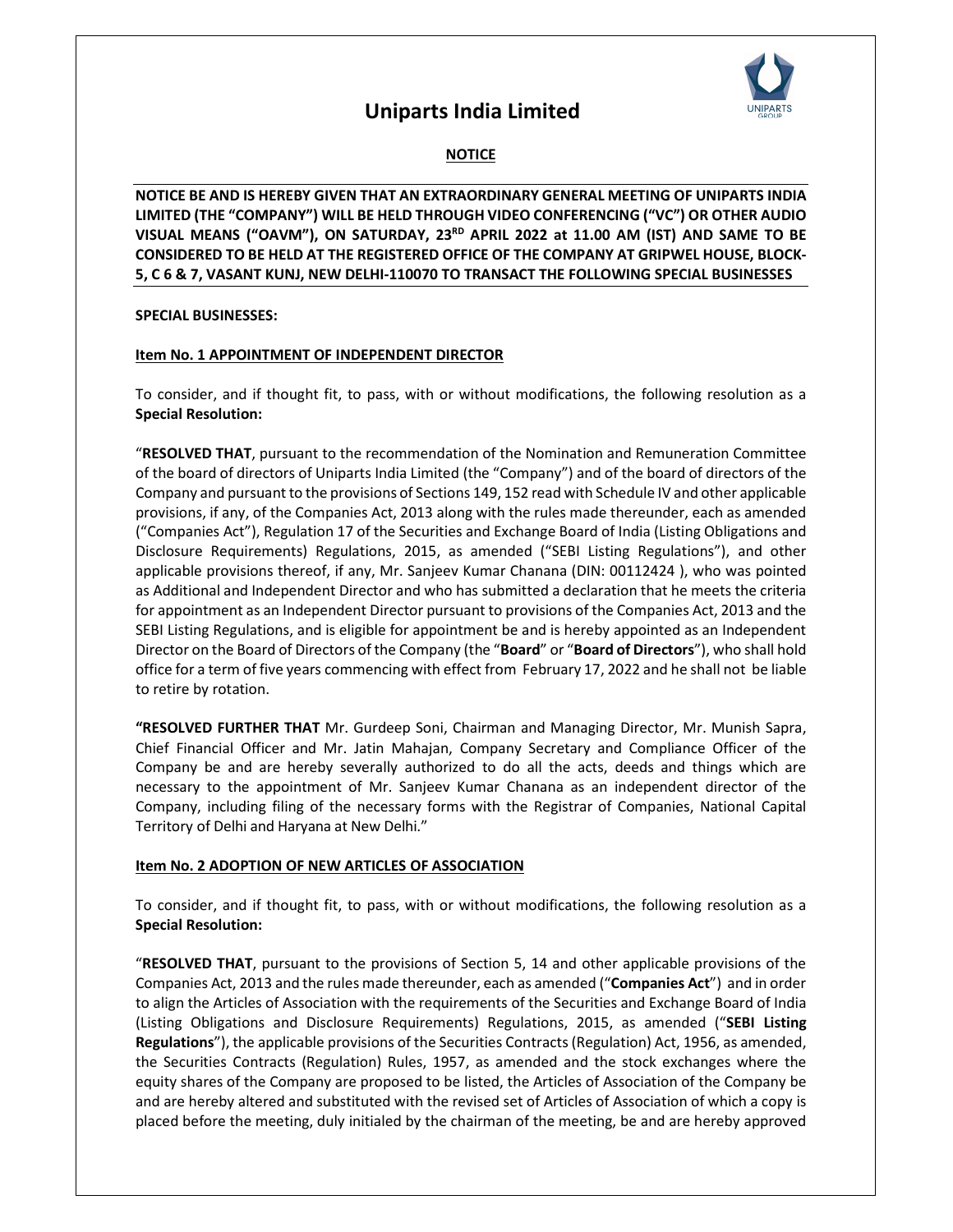

and adopted as the Articles of Association of the Company in total exclusion and substitution of the existing Articles of Association of the Company."

**"RESOLVED FURTHER THAT**, Mr. Gurdeep Soni, Chairman and Managing Director, Mr. Munish Sapra, Chief Financial Officer and Mr. Jatin Mahajan, Company Secretary and Compliance Officer of the Company be and are hereby authorized to take all steps for giving effect to the aforesaid resolution, including filing of the necessary forms with the Registrar of Companies, National Capital Territory of Delhi and Haryana at New Delhi."

#### **Item No. 3 APPROVAL FOR VARIATION OF TERMS OF THE EMPLOYEE STOCK OPTION PLAN 2007 FOR ISSUANCE OF SHARES TO THE EMPLOYEES OF THE COMPANY**

To consider, and if thought fit, to pass, with or without modifications, the following resolution as a **Special Resolution:**

"**RESOLVED THAT** as per the recommendation of the Nomination and Remuneration Committee/Compensation Committee and pursuant to Section 62(1)(b) of the Companies Act, 2013 read with Rule 12 of the Companies (Share Capital and Debentures) Rules, 2014 and all other applicable provisions of the Companies Act, 2013, to the extent notified, including any statutory modification or re-enactment thereof, for the time being in force and subject to the SEBI (Share Based Employee Benefits and Sweat Equity) Regulations, 2021 ("**SEBI SBEB & SE Regulations)** for the time being in force and as may be modified from time to time, and other rules, regulations and guidelines of any/ various statutory/regulatory authority(ies) that are or may become applicable (collectively referred herein as the "**Applicable Laws**") and subject to any approvals, permissions and sanctions of any / various authority(ies) as may be required and such conditions and modifications as may be prescribed or imposed while granting such approvals, permissions and sanctions which may be agreed to by the Board of Directors of the Company (hereinafter referred to as the "**Board**", which term shall include a committee constituted by the Board to exercise its powers including the powers conferred by this resolution), the consent of the Members be and is hereby accorded to amend the Uniparts Employee Stock Option Plan, 2007 ("**ESOP 2007**" or this "**Scheme**"), for compliance with the requirements under Applicable Laws.

**"RESOLVED FURTHER THAT** for the purpose of giving effect to the above resolution, the Board be and is hereby authorised to do all such acts, deeds, matters and things and execute all such deeds, documents, instruments and writings as it may in its absolute discretion deem necessary or desirable."

**"RESOLVED FURTHER THAT** the Board of Directors and/or Company Secretary of the Company be and is hereby authorised severally to do all such acts, deeds, matters and things as may be necessary to implement this resolution."

#### **Item No.4 APPROVAL FOR VARIATION OF TERMS OF THE EMPLOYEE STOCK OPTION PLAN 2007 FOR ISSUANCE OF SHARES TO THE EMPLOYEES OF THE SUBSIDIARY COMPANY(IES)**

To consider, and if thought fit, to pass, with or without modifications, the following resolution as a **Special Resolution:**

"**RESOLVED THAT** as per the recommendation of the Nomination and Remuneration Committee/Compensation Committee and pursuant to Section 62(1)(b) of the Companies Act, 2013 read with Rule 12 of the Companies (Share Capital and Debentures) Rules, 2014 and all other applicable provisions of the Companies Act, 2013, to the extent notified, including any statutory modification or re-enactment thereof, for the time being in force and subject to the SEBI (Share Based Employee Benefits and Sweat Equity) Regulations, 2021 ("**SEBI SBEB & SE Regulations)** for the time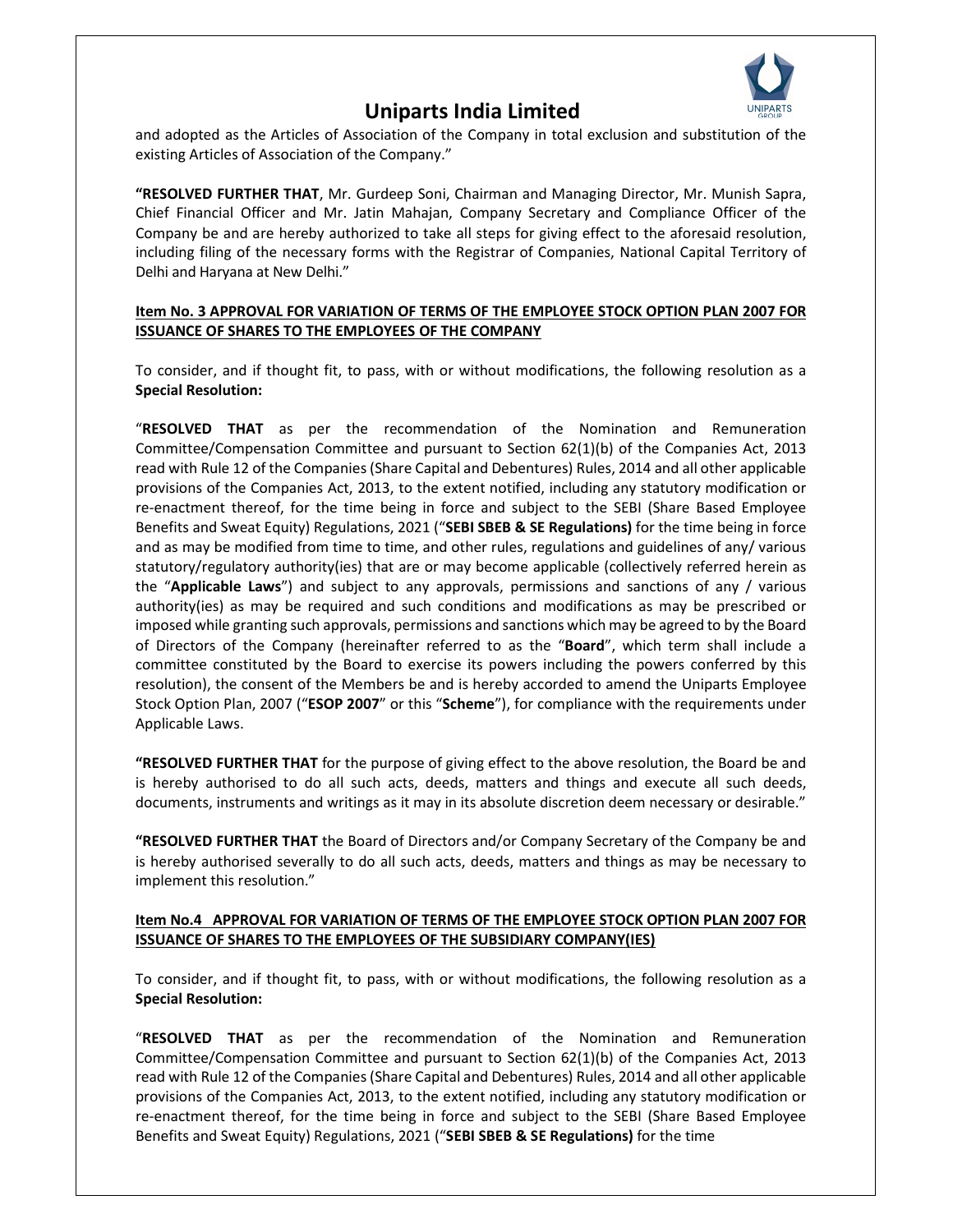

being in force and as may be modified from time to time, and other rules, regulations and guidelines of any/ various statutory/regulatory authority(ies) that are or may become applicable (collectively referred herein as the "**Applicable Laws**") and subject to such approvals, permissions and sanctions of any / various authority(ies) as may be required and such conditions and modifications as may be prescribed or imposed while granting such approvals, permissions and sanctions which may be agreed to by the Board of Directors of the Company (hereinafter referred to as the "**Board**", which term shall include a committee constituted by the Board to exercise its powers including the powers conferred by this resolution), the consent of the Members be and is hereby accorded to amend the Uniparts Employee Stock Option Plan, 2007 ("ESOP 2007" or this "Scheme") for issuance of shares to the employees/directors of the Subsidiary Company(ies), (present or future) for compliance with the requirements under Applicable Laws.

**"RESOLVED FURTHER THAT** for the purpose of giving effect to the above resolution, the Board be and is hereby authorised to do all such acts, deeds, matters and things and execute all such deeds, documents, instruments and writings as it may in its absolute discretion deem necessary or desirable."

**"RESOLVED FURTHER THAT** the Board of Directors and/or Company Secretary of the Company be and is hereby authorised severally to do all such acts, deeds, matters and things as may be necessary to implement this resolution."

#### **Item No. 5 APPROVAL TO INCREASE NRI LIMIT AND FPI LIMIT FOR INVESTMENT IN SHARES OF THE COMPANY (FEMA 1999)**

To consider, and if thought fit, to pass, with or without modifications, the following resolution as a **Special Resolution:**

**"RESOLVED THAT** pursuant to the applicable provisions of Foreign Exchange Management (Non-debt Instruments) Rules, 2019, as amended up to date, the Companies Act, 2013 as amended, Companies Act, 1956, to the extent that such provisions have not been superseded by the Companies Act, 2013 or de-notified, as the case may be and all other applicable acts, rules, regulations, provisions and guidelines (including any statutory modifications or re-enactments thereof for the time being in force) and subject to all applicable approvals, permissions and sanctions of the Reserve Bank of India, depositories, as the case may be, Ministry of Finance, Government of India, the Ministry of Corporate Affairs, Government of India and other concerned authorities and subject to such conditions as may be prescribed by any of the said concerned authorities while granting such approvals, permissions or sanctions which may be agreed to by the Board of Directors of the Company, the limit of investment by non-resident Indians in the Equity Shares of the Company or direct purchase or acquisition from the open market under the Portfolio Investment Scheme under FEMA, is increased to 100% of the paid-up equity share capital of the Company."

**"RESOLVED FURTHER THAT** the Board of Directors of the Company be and are hereby severally authorized to do all such acts, matters, deeds and things necessary or desirable in connection with or incidental to giving effect to the above resolution, including without limitation intimating the Reserve Bank of India and the depositories of the increase in investment limits of non-resident Indians in the equity shares of the Company and to comply with all other requirements in this regard."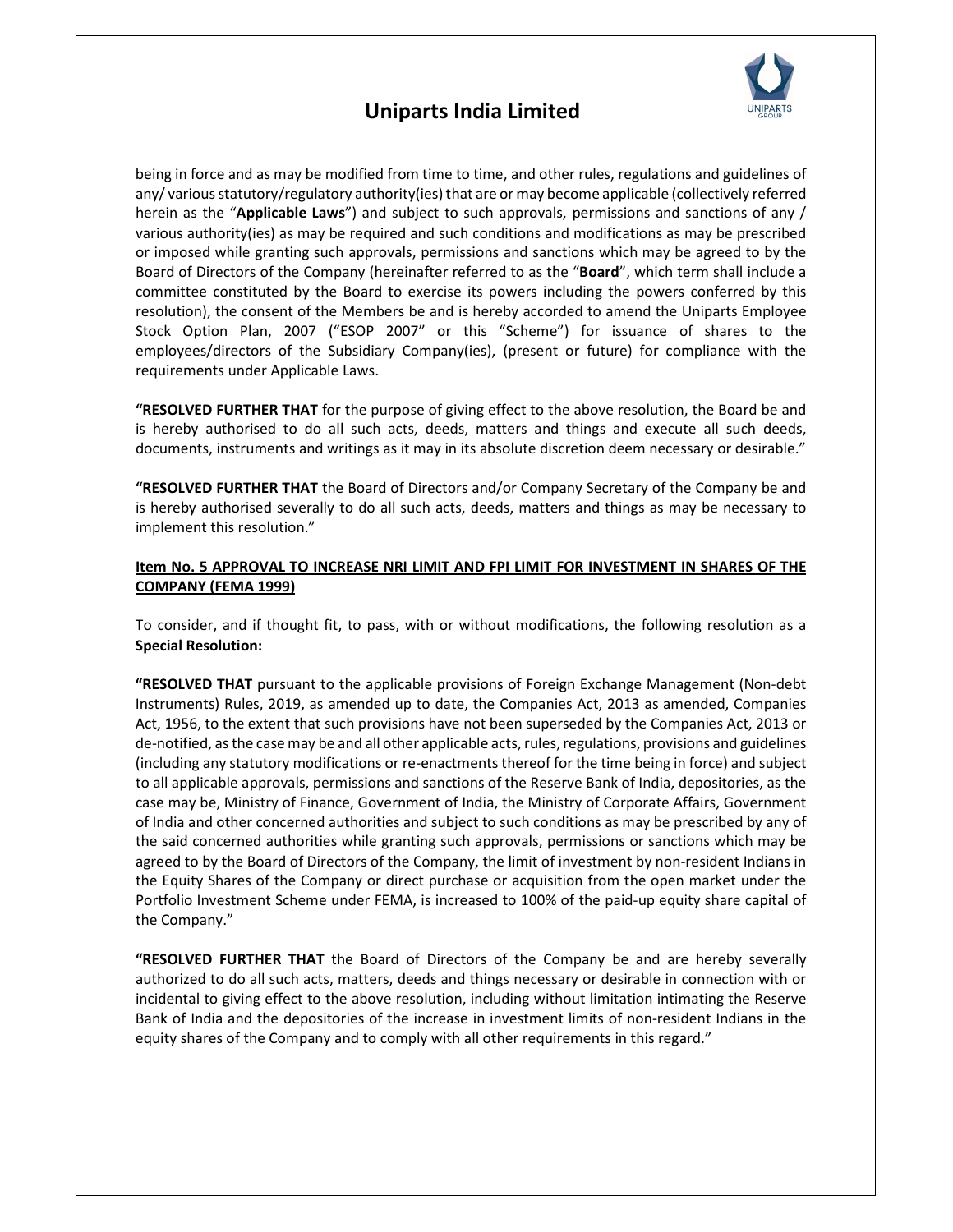

**"RESOLVED FURTHER THAT** the Board of Directors be and are hereby severally authorised to do all such acts, deeds, matters and things as may be required to be done to give effect to the above resolution including filing of necessary forms with the Registrar of Companies, National Capital Territory of Delhi and Haryana."

### **Item No. 6 APPROVAL FOR INCREASE IN BORROWING POWERS OF THE BOARD AND AUTHORIZATION LIMIT TO SECURE THE BORROWINGS UNDER SECTION 180(1)(c) AND 180(1)(a) OF THE COMPANIES, ACT, 2013**

To consider, and if thought fit, to pass, with or without modifications, the following resolution as a **Special Resolution:**

"**RESOLVED THAT** in supersession of all the earlier resolutions passed in this regard and subject to the provisions of Section 180 (1) (c) and other applicable provisions, if any, of the Companies Act, 2013 and relevant rules made thereto including any statutory modifications or re-enactments thereof, the consent of the Members of the Company be and is hereby accorded to the Board of Directors to borrow money, as and when required, from, including without limitation, any Bank and/or other Financial Institution and/or foreign lender and/or any body corporate/ entity/entities and/or authority/authorities, either in rupees or in such other foreign currencies as may be permitted by law from time to time, as may be deemed appropriate by the Board for an aggregate amount not exceeding a sum of Rs. 750 crores (Rupees Seven Hundred and Fifty Crores only) for the Company alone and Rs. 1500 crores (Rupees Fifteen Hundred Crores only) for the Company and its subsidiary companies taken together, notwithstanding that money so borrowed together with the monies already borrowed by the Company, if any (apart from temporary loans obtained from the Company's bankers in the ordinary course of business) may exceed the aggregate of the paid-up share capital of the Company and its free reserves."

**"RESOLVED FURTHER THAT** in supersession of all the earlier resolutions passed in this regard and subject to Section 180(1)(a) and other applicable provisions if any, of the Companies Act, 2013 and relevant rules made thereto including any statutory modifications or re-enactments thereof, consent of the Members of the company be and is hereby accorded, to the Board of Directors of the Company to pledge, mortgage, hypothecate and/or charge all or any part of the moveable or immovable properties of the Company and the whole or part of the undertaking of the Company of every nature and kind whatsoever and/or creating a floating charge in all or any movable or immovable properties of the Company and the whole of the undertaking of the Company to or in public section banks, private sector banks, mutual funds, any other bodies corporate and any other lenders (hereinafter collectively referred to as 'the lending agencies') and/or Trustees for the holders of debentures/bonds/other instruments which may be issued on a parri passu basis, to secure the amount borrowed by the Company or any third party from time to time for the due payment of the principal and/or together with interest, charges, costs, expenses and all other monies payable by the Company or any third party in respect of such borrowings provided that the aggregate indebtedness secured by the assets of the Company does not exceed a sum of Rs. 750 crores (Rupees Seven Hundred and Fifty Crores only) for the Company alone and Rs. 1500 crores (Rupees Fifteen Hundred Crores only) for the Company and its subsidiary companies taken together at any time."

**"RESOLVED FURTHER THAT** the Board of Directors be and is hereby authorized to take such steps as may be necessary for obtaining approvals, statutory, contractual or otherwise, in relation to the above and to settle all matters arising out of and incidental thereto, and to sign and to execute deeds, applications, documents and writings that may be required, on behalf of the Company and generally to do all such acts, deeds, matters and things as may be necessary, proper, expedient or incidental for giving effect to this resolution."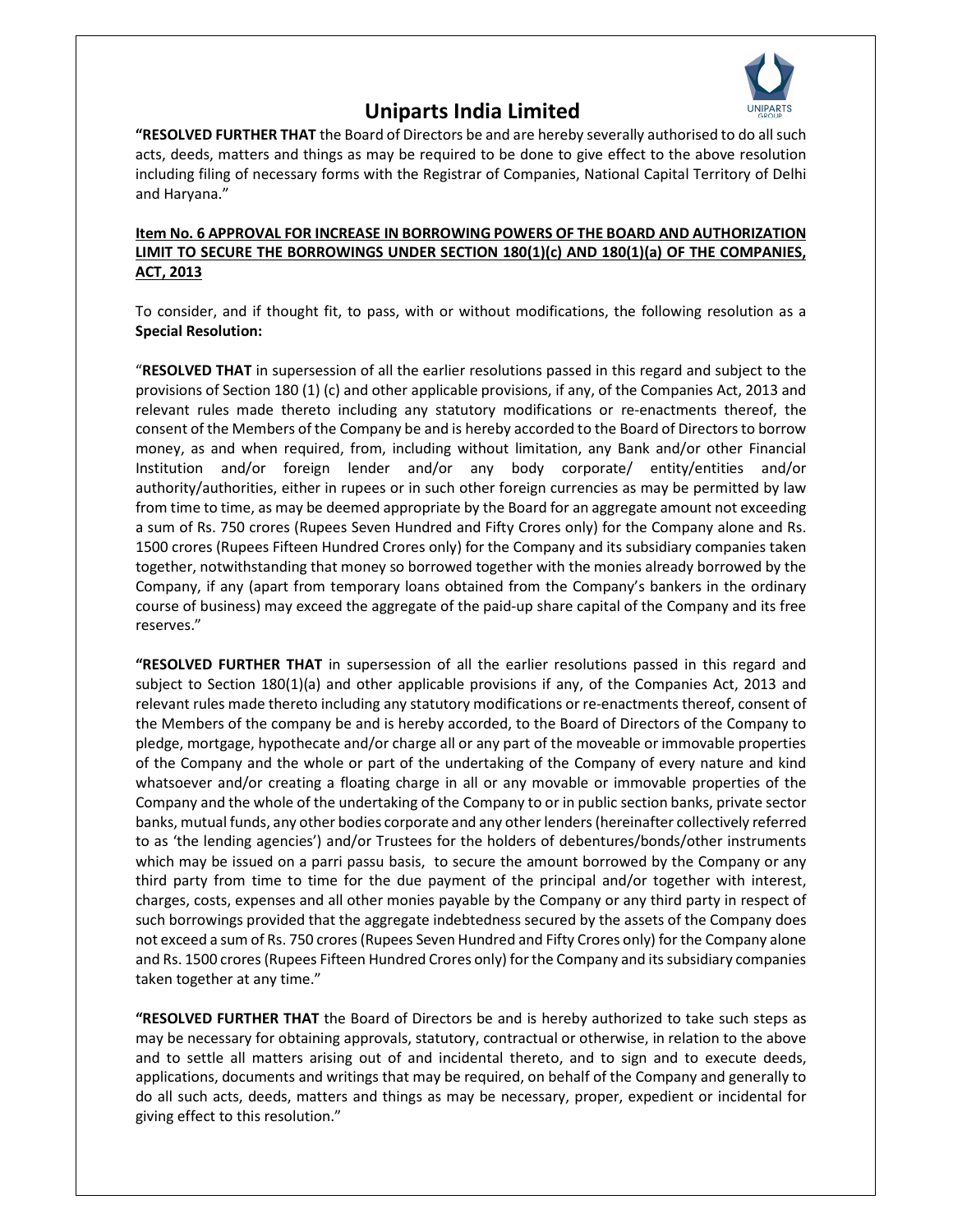

**Item No. 7 APPROVAL OF REMUNERATION PAYABLE TO MR. GURDEEP SONI AS CHAIRMAN AND MANAGING DIRECTOR OF THE COMPANY IN ACCORDANCE WITH SECTION 197 OF THE COMPANIES ACT 2013 READ WITH SCHEDULE V OF THE COMPANIES ACT 2013** 

To consider, and if thought fit, to pass, with or without modifications, the following resolution as a **Special Resolution:** 

**"RESOLVED THAT** pursuant to the recommendation of the Nomination and Remuneration Committee and approval of the Board of Directors of the Company, and in accordance with the provisions of Section 196, 197, 198, 203 and other applicable provisions if any, of the Companies Act, 2013 and the Companies (Appointment and Remuneration of Managerial Personnel) Rules, 2014 (including any statutory modification or re-enactment thereof) read with Schedule V of the Companies Act, 2013 (the "Act") and the Articles of Association of the Company and subject to such other approvals as may be necessary, approval of the Members be and is hereby accorded for payment of remuneration to Mr. Gurdeep Soni (DIN 00011478 ), Chairman & Managing Director, as set out in the Explanatory Statement attached to this Notice, for the remaining period of his tenure from 1<sup>st</sup> April 2022 to 31<sup>st</sup> March 2024, provided the maximum remuneration payable to him shall not exceed Rs. 5 Crore or 2.5% of the net profits of the Company as calculated in accordance with the provisions of Section 198 of the Companies Act, 2013, whichever is higher.

**"RESOLVED FURTHER THAT** the terms and remuneration as set out in the Explanatory Statement attached to this Notice of this Resolution shall be deemed to form part hereof and in the event of inadequacy or absence of profits during his balance tenure mentioned above, the remuneration as mentioned above be paid as minimum remuneration to Mr. Gurdeep Soni as Chairman & Managing Director (CMD)."

**"RESOLVED FURTHER THAT** the Board (which will include its committee thereof) be and is hereby authorised to vary and/or revise the remuneration of Mr. Gurdeep Soni , CMD within limits permissible under the Act and do all such acts, deeds and things and execute all such documents, instruments and writings as may be required to give effect to the aforesaid Resolution."

#### **Item No. 8 APPOINTMENT OF PARAMJIT SINGH SONI AS EXECUTIVE DIRECTOR OF THE COMPANY DESIGNATED AS VICE CHAIRMAN OF THE COMPANY**

To consider, and if thought fit, to pass, with or without modifications, the following resolution as a **Special Resolution:** 

**"RESOLVED THAT** pursuant to the recommendation of the Nomination and Remuneration Committee and approval of the Board of Directors of the Company, and in accordance with the provisions of Sections 196, 197, 203 and other applicable provisions, if any, of the Companies Act, 2013 ('the Act') and the Companies (Appointment and Remuneration of Managerial Personnel) Rules, 2014 (including any statutory modification or re-enactment thereof) read with Schedule V of the Companies Act, 2013 (the "Act") and the Articles of Association of the Company and subject to such other approvals as may be necessary, approval of the members be and is hereby accorded for the appointment of Mr. Paramjit Singh Soni (DIN: 00011616) as Executive Director of the Company designated as Vice Chairman of the Company, liable to retire by rotation, for a period of five years with effect from  $1<sup>st</sup>$  April, 2022 to 31<sup>st</sup> March 2027.

**"RESOLVED FURTHER THAT** the Board (which will include its committee/s thereof) be and is hereby authorised do all such acts, deeds and things and execute all such documents, instruments and writings as may be required to give effect to the aforesaid Resolution."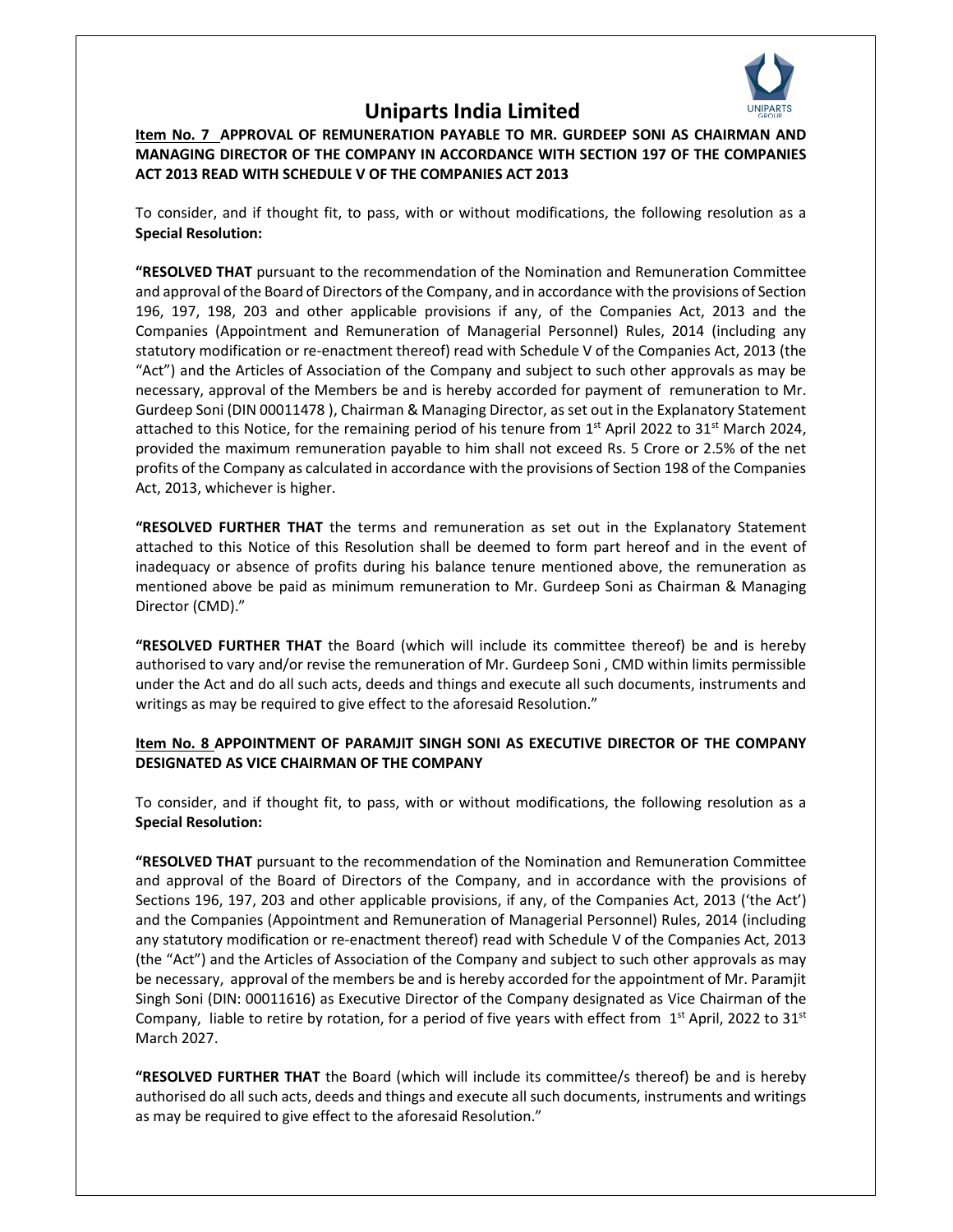

**Item No. 9 APPROVAL OF REMUNERATION PAYABLE TO MR. PARAMJIT SINGH SONI AS EXECUTIVE DIRECTOR DESIGNATED AS VICE CHAIRMAN OF THE COMPANY IN ACCORDANCE WITH SECTION 197 OF THE COMPANIES ACT 2013 READ WITH SCHEDULE V OF THE COMPANIES ACT 2013** 

To consider, and if thought fit, to pass, with or without modifications, the following resolution as a **Special Resolution:** 

**"RESOLVED THAT** pursuant to the recommendation of the Nomination and Remuneration Committee and approval of the Board of Directors of the Company, and in accordance with the provisions of Section 196, 197, 198, 203 and other applicable provisions if any, of the Companies Act, 2013 and the Companies (Appointment and Remuneration of Managerial Personnel) Rules, 2014 (including any statutory modification or re-enactment thereof) read with Schedule V of the Companies Act, 2013 (the "Act") and the Articles of Association of the Company and subject to such other approvals as may be necessary, approval of the Members be and is hereby accorded for payment of remuneration to Mr. Paramjit Singh Soni (DIN 00011478 ), Executive Director- Vice Chairman, as set out in the Explanatory Statement attached to this Notice, for a period of three years from  $1<sup>st</sup>$  April, 2022 to 31<sup>st</sup> March, 2025, provided the maximum remuneration payable to him shall not exceed Rs.5 Crore or 2.5% of the net profits of the Company as calculated in accordance with the provisions of Section 198 of the Companies Act, 2013, whichever is higher."

**"RESOLVED FURTHER THAT** the terms and remuneration as set out in the Explanatory Statement attached to this Notice of this Resolution shall be deemed to form part hereof and in the event of inadequacy or absence of profits during his balance tenure mentioned above, the remuneration as mentioned above be paid as minimum remuneration to Mr. Paramjit Singh Soni as Vice Chairman."

**"RESOLVED FURTHER THAT** the Board (which will include its committee thereof) be and is hereby authorised to vary and/or revise the remuneration of Mr. Paramjit Singh Soni, Executive Director within limits permissible under the Act and do all such acts, deeds and things and execute all such documents, instruments and writings as may be required to give effect to the aforesaid Resolution."

#### **FOR AND BEHALF OF THE BOARD**

**Sd/- Gurdeep Soni Chairman and Managing Director DIN 00011478** 

**Place: Delhi Date: 16th April, 2022**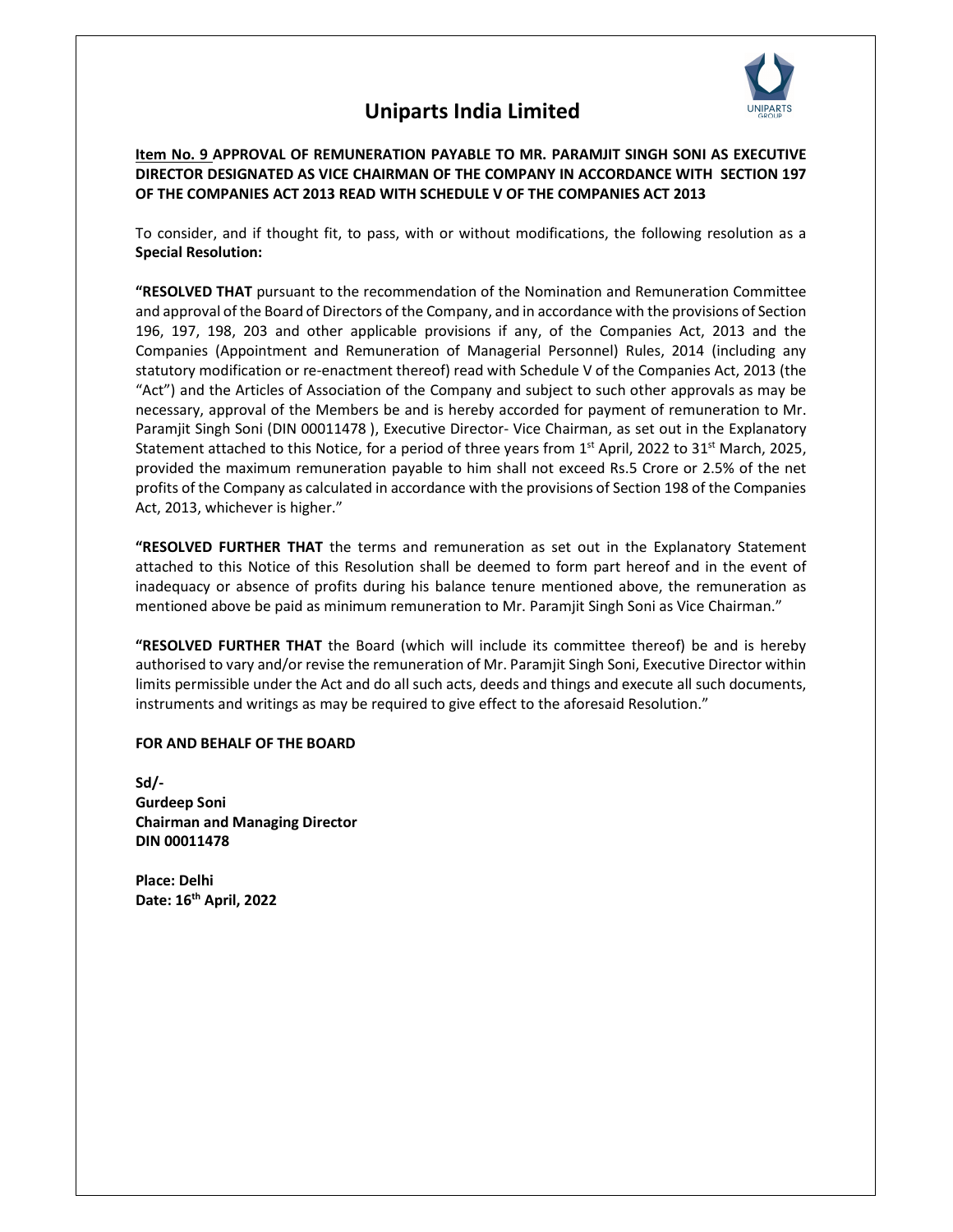

#### **Notes:**

- 1. Considering the present Covid-19 Pandemic, the Ministry of Corporate Affairs ("MCA") has vide Circular dated April 8, 2020, April 13, 2020 and December 30, 2020 (collectively referred to as "MCA Circulars") permitted convening the Extra Ordinary General Meeting ("EGM" / "Meeting") through Video Conferencing ("VC") or Other Audio Visual Means ("OAVM"), without the physical presence of the members at a common venue. In accordance with the MCA Circulars and provisions of the Companies Act, 2013 ('the Act') the EGM of the Company will be held through VC / OAVM. The venue for the EGM shall be deemed to be the Registered Office of the Company.
- 2. Generally, a member entitled to attend and vote at the meeting is entitled to appoint a proxy to attend and vote on a poll instead of himself / herself and the proxy need not be a member of the Company. However, since this EGM will be held through VC/OAVM the members cannot appoint Proxy to attend the EGM and hence Proxy Form and Attendance Slip are not annexed with the Notice. Any Body Corporate is entitled to appoint authorized representative to attend the EGM through VC/OAVM and participate thereat and cast their votes through e-voting.
- 3. Corporate Members intending to send their authorized representative(s) to attend the EGM is requested to send to the Company a certified copy of Board Resolution authorizing such representative(s) to attend and vote on its behalf at the EGM.
- 4. In compliance with the MCA Circulars, Notice of the EGM is being sent only through electronic mode to those Members whose email addresses are registered with the Company/ Depositories.
- 5. The Explanatory Statement setting out all material facts relating to item nos. 1 to 9 of Special Businesses mentioned in the Notice dated 16<sup>th</sup> April 2022 is annexed hereto, in accordance with the provisions of Section 102 of the Companies Act, 2013, and should be considered as part of the Notice.

#### **Procedure for joining the EGM through VC / OAVM:**

- 6. The Company will provide the link for participation of members in EGM through VC / OAVM facility. The same will be shared a day before the date of EGM.
	- a) Members who would like to express their views or ask questions during the EGM may register themselves by sending email in advance on email id of the Company at compliance.officer@unipartsgroup.com . The Company reserves the right to restrict the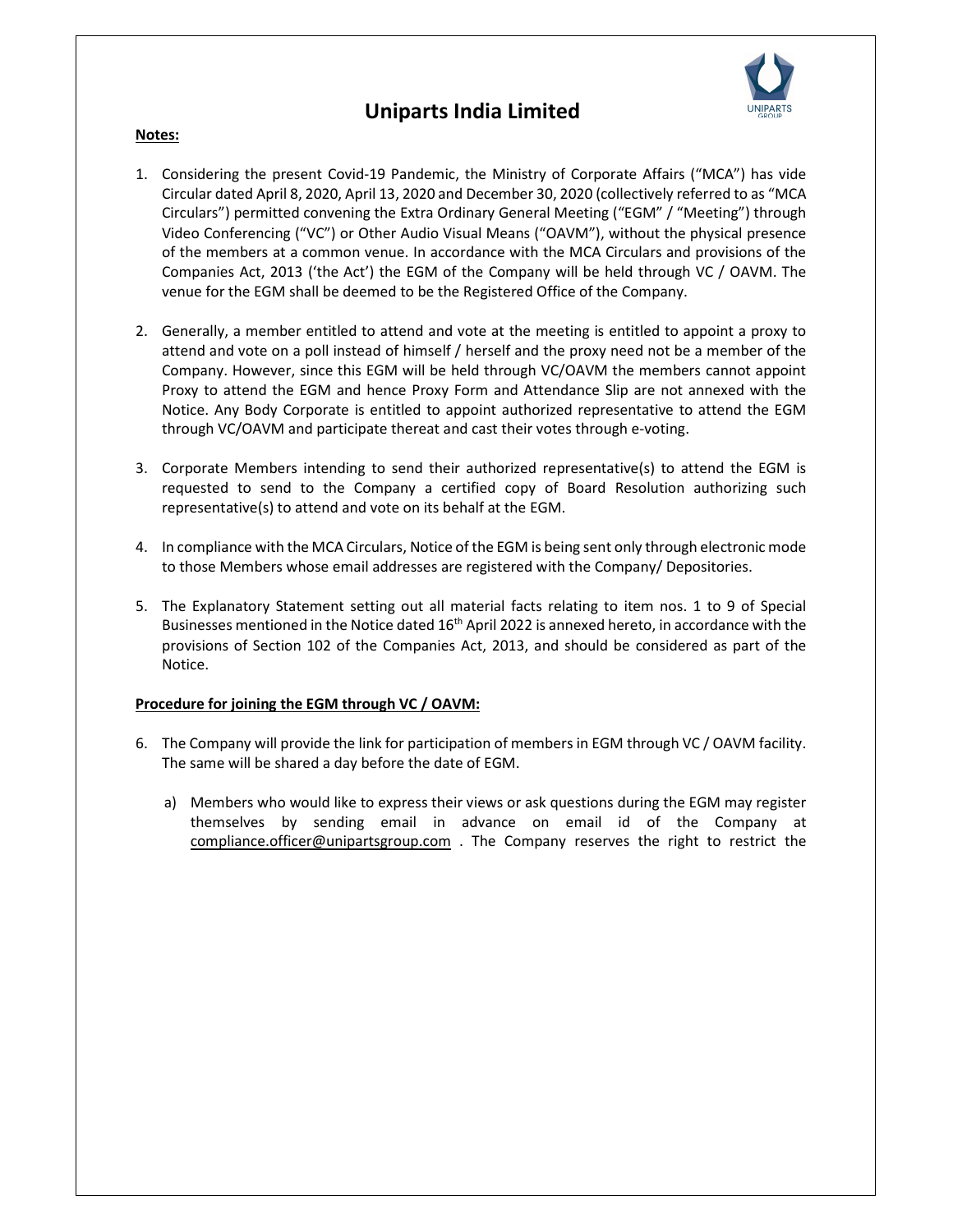

number of questions and number of speakers, depending upon availability of time as appropriate for smooth conduct of the EGM.

- b) Members will be allowed to attend the EGM with physical presence or through VC / OAVM on first come, first served basis.
- c) Facility to join the meeting shall be opened fifteen minutes before the scheduled time of the EGM and shall be kept open throughout the proceedings of the EGM and fifteen minutes after the EGM is over.
- d) Members, who need assistance before or during the EGM, can contact the Company on cell no. 9818175715 or email oncompliance.officer@unipartsgroup.com Kindly quote your name, Folio no. in all your communications.
- 7. In case of joint holders attending the EGM, only such joint holder who is higher in the order of names will be entitled to vote at the EGM.
- 8. Members attending the EGM through VC / OAVM shall be reckoned for the purpose of quorum under Section 103 of the Act.
- 9. Subject to receipt of requisite number of votes, the Resolution proposed in the Notice shall be deemed to be passed on the date of the Meeting.

#### **Procedure for inspection of documents:**

10. All documents referred to in the Notice will also be available electronically for inspection without any fee by the members from the date of circulation of this Notice up to the date of EGM. The Register of Directors and Key Managerial Personnel and their shareholding maintained under Section 170 of the Act, the Register of Contracts or Arrangements in which the Directors are interested, maintained under Section 189 of the Act, and the relevant documents referred to in the Notice will be available electronically for inspection by the members. Member who intends to inspect such documents are requested to send an email to Company on email address compliance.officer@unipartsgroup.com

#### **Voting by Members:**

**11.** Member to convey his vote by show of hands in the EGM as the total number of members are less than 50. However, if the poll is demanded in the EGM, members are requested to send the email of their decision of voting on the designated e-mail ID of the Company at compliance.officer@unipartsgroup.com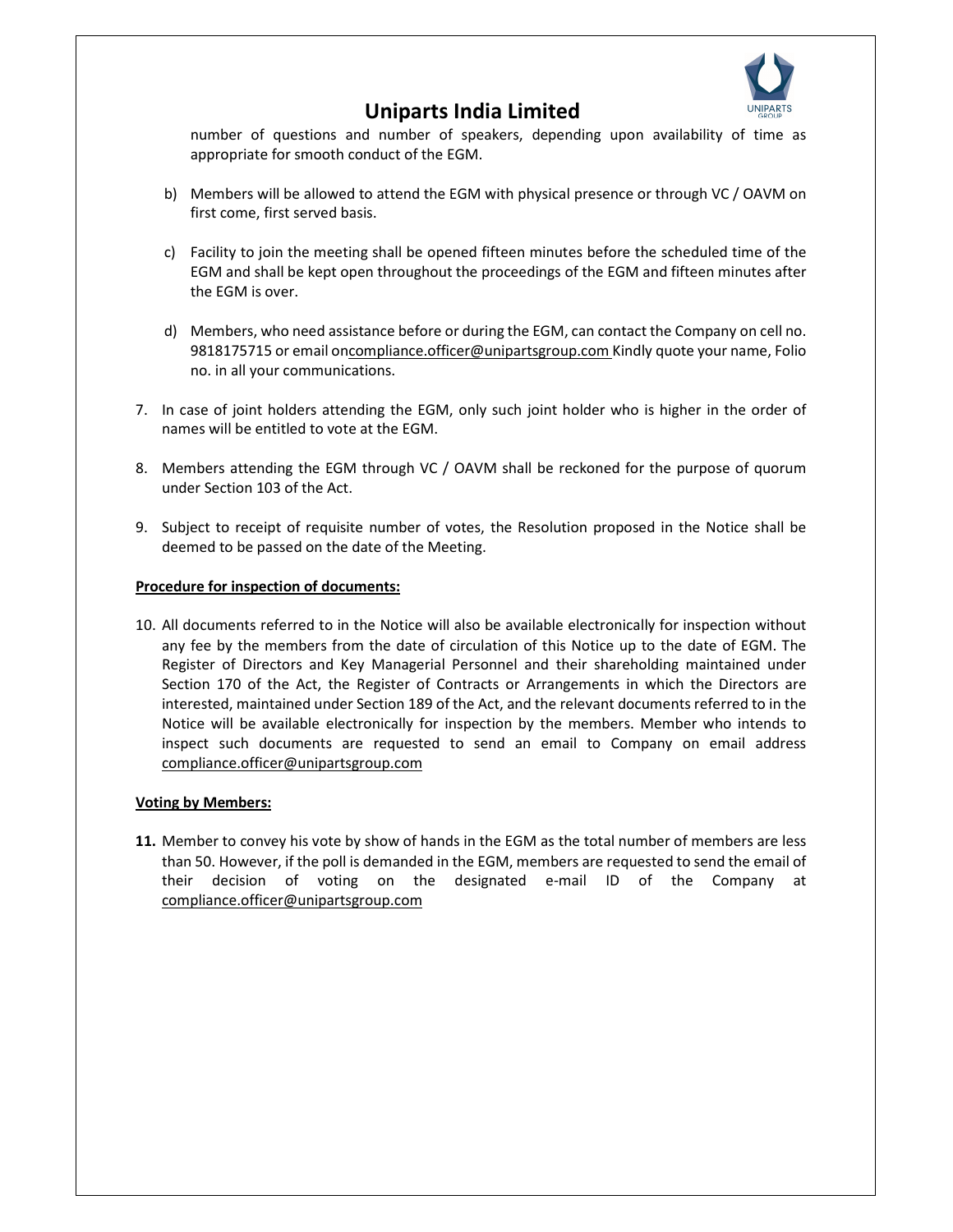

**EXPLANATORY STATEMENT PURSUANT TO SECTION 102 OF THE COMPANIES ACT, 2013, IN RESPECT OF SPECIAL BUSINESS SET OUT IN THE NOTICE CONVENING THE EXTRAORDINARY GENERAL MEETING OF UNIPARTS INDIA LIMITED TO BE HELD ON 23RD APRIL, 2022 AT 11.00 AM AT THE REGISTERED OFFICE OF THE COMPANY AT GRIPWEL HOUSE, BLOCK-5, C6 & 7, VASANT KUNJ, NEW DELHI-110070** 

### **ITEM No. 1**

Your Board has appointed Mr. Sanjeev Kumar Chanana as Additional and Independent Director with effect from  $17<sup>th</sup>$  February 2022. Mr. Sanjeev Kumar Chanana is proposed to be appointed as an Independent Director of the Company, in accordance with applicable laws, including the Companies Act, 2013 and the provisions of Regulation 17 of the Securities Exchange Board of India (Listing Obligations and Disclosure Requirements) Regulations, 2015 ("SEBI Listing Regulations") each as amended, in connection with the Offer of the Equity Shares to public.

In this connection, the Board is of the opinion that Mr. Sanjeev Kumar Chanana fulfils the criteria for independent directors, as set out in the Companies Act, 2013, related rules framed thereunder and the SEBI Listing Regulations and that Mr. Sanjeev Kumar Chanana is independent of the management of the Company. Further, Additional information on directors recommended for appointment / reappointment as required under Regulation 36 of the LODR Regulations and applicable Secretarial Standards is as under:

| <b>Particulars</b>                       | Sanjeev Kumar Chanana                                            |  |
|------------------------------------------|------------------------------------------------------------------|--|
| Director Identification Number (DIN)     | 00112424                                                         |  |
| Age                                      | 68                                                               |  |
| Original Date of Appointment             | 17-02-2022                                                       |  |
| Qualification                            | B.A. (Hons) Economics, LLB., PGDP in International               |  |
|                                          | Trade, M.A, Economics, ACS, ICWAI (Inter)                        |  |
| Experience and expertise                 | More than 20 years' experience in corporate                      |  |
|                                          | management and handling investment assets.                       |  |
| Terms and Conditions of appointment      | As per the Appointment letter                                    |  |
| Details of remuneration sought to be     | Sitting fees as per applicable law and policy of the             |  |
| Paid                                     | Company                                                          |  |
| Last drawn Remuneration                  | NA.                                                              |  |
| Date of first appointment of other Board | 14/08/2012 - IIFCL Asset Management Co. Ltd.                     |  |
| Shareholding in the Company              | <b>NII</b>                                                       |  |
| Relationship<br>other<br>with            | None                                                             |  |
| director/Manager and other KMP           |                                                                  |  |
| Number of meetings attended from the     | Two                                                              |  |
| date of appointment till the date of     |                                                                  |  |
| Notice of this EGM                       |                                                                  |  |
| Directorships of other Board             | Independent Director - IIFCL Asset Management Co. Ltd.,          |  |
|                                          | New Delhi,                                                       |  |
| οf<br>Membership/Chairmanship            | οf<br>Chairman<br>of Audit<br>Committee<br><b>IIFCL</b><br>Asset |  |
| Committees                               | Management Co. Ltd.                                              |  |

The Board recommend appointment of Mr. Sanjeev Kumar Chanana as proposed in the Resolution No.1 of the Notice, subject to Mr. Sanjeev Kumar Chanana continuing to satisfy the criteria of independence in terms of the Companies Act, 2013, the rules made thereunder and the SEBI Listing Regulations.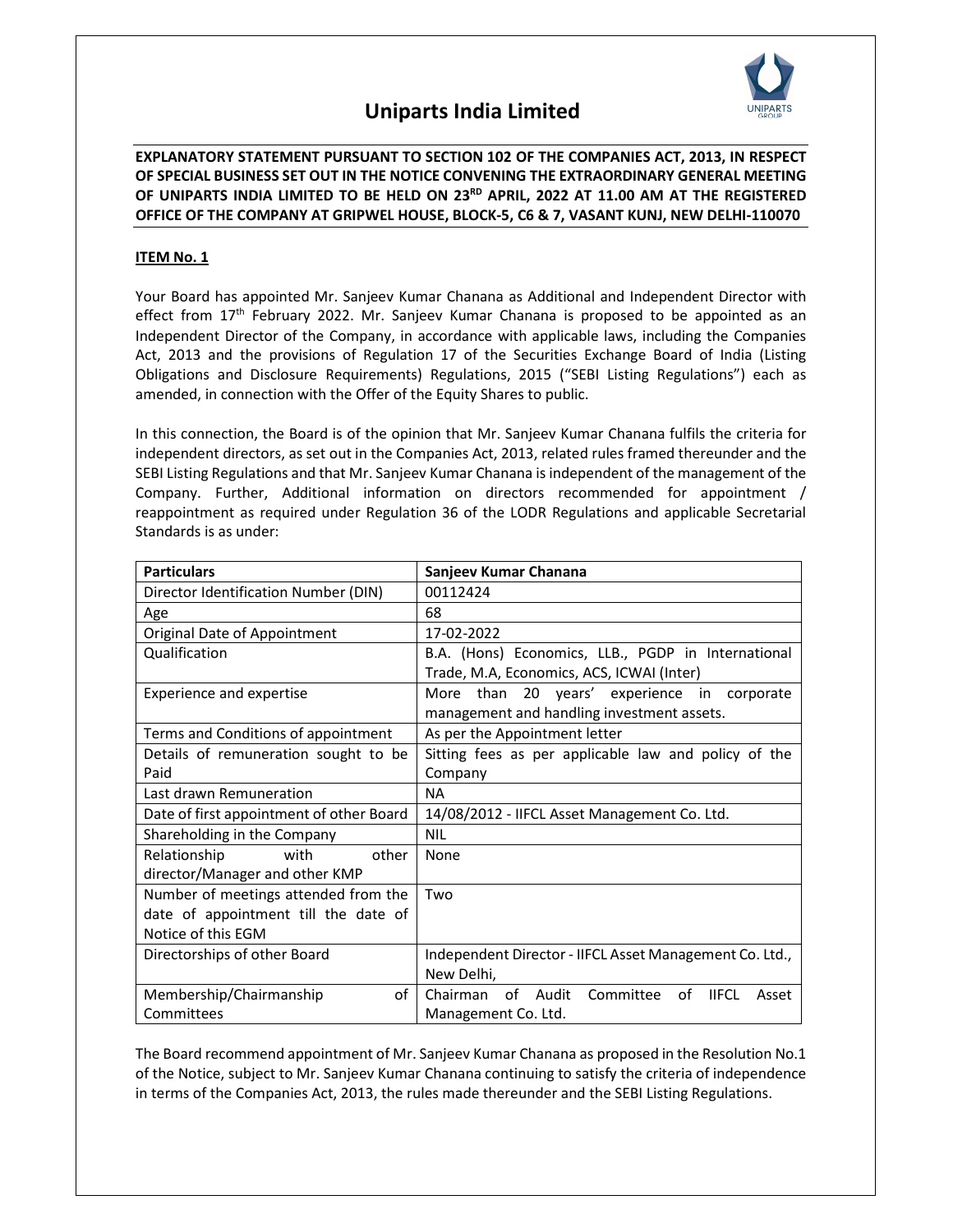

The Board recommends the resolution in Item No.1 of the Notice for your approval as a special resolution.

Except Mr. Sanjeev Kumar Chanana, none of the Directors, Key Managerial Personnel of the Company and their relatives, are concerned or interested, financially or otherwise in the Resolution No. 1 of the Notice attached.

### **Item No.2**

In order to undertake the Offer, the Company will be required to ensure that the Articles of Association (AoA) of the Company are aligned to the Companies Act, 2013 and the rules notified thereunder, each as amended ("**Companies Act**") prior to filing of the draft red herring prospectus with the Securities and Exchange Board of India and the relevant stock exchanges. Therefore, the Company proposes to adopt a new set of AoA that shall conform to the requirements and directions provided by the stock exchanges, applicable provisions under SEBI Regulations and Companies Act, 2013 and contain such other articles as required by a public limited company under applicable laws (including the Companies Act and the Securities and Exchange Board of India (Listing Obligations and Disclosure Requirements) Regulations, 2015, each as amended).

Pursuant to the provisions of the Companies Act, as applicable, any amendment in Articles of Association requires approval of the members of the Company.

Copy of existing Articles of Association and revised Articles of Association will be made available for inspection at the registered office of the Company during the working hours of the Company on any working day up to the date of the extra-ordinary general meeting.

The Board recommends the resolution in item No.2 of the Notice for your approval as a Special Resolution.

None of the directors, key managerial personnel and relatives of directors and/or key managerial personnel (as defined in the Companies Act, 2013) are concerned or interested, financially or otherwise, in the proposed resolution, except in the ordinary course of business.

### **Item No. 3 & 4**

The members are hereby informed that the Company had formulated and implemented the ESOP Scheme 2007. This is to further inform the members of the Company that in order to align the ESOP plan with the requirements of the Securities and Exchange Board of India (Share Based Employee Benefits and Sweat Equity) Regulations, 2021 ("SBEB & SE Regulations"), to streamline the process of exercise, it is proposed to amend the existing ESOP plans**.** 

A Statement of disclosure as required under Section 62(1)(b) of the Companies Act, 2013 read with Rule 12 of the Companies (Share Capital and Debentures) Rules, 2014 and the Securities and Exchange Board of India (Share Based Employee Benefits and Sweat Equity) Regulations, 2021 ("SBEB & SE Regulations")

| Sr.No. | <b>Particulars</b>               | ESOP 2007 plan                                                                                      |  |
|--------|----------------------------------|-----------------------------------------------------------------------------------------------------|--|
|        | Variation of terms of the scheme | The details of the variations in the ESOP 2007 are given<br>as under:                               |  |
|        |                                  | 1. To align with Securities and Exchange Board of<br>India (Share Based Employee Benefits and Sweat |  |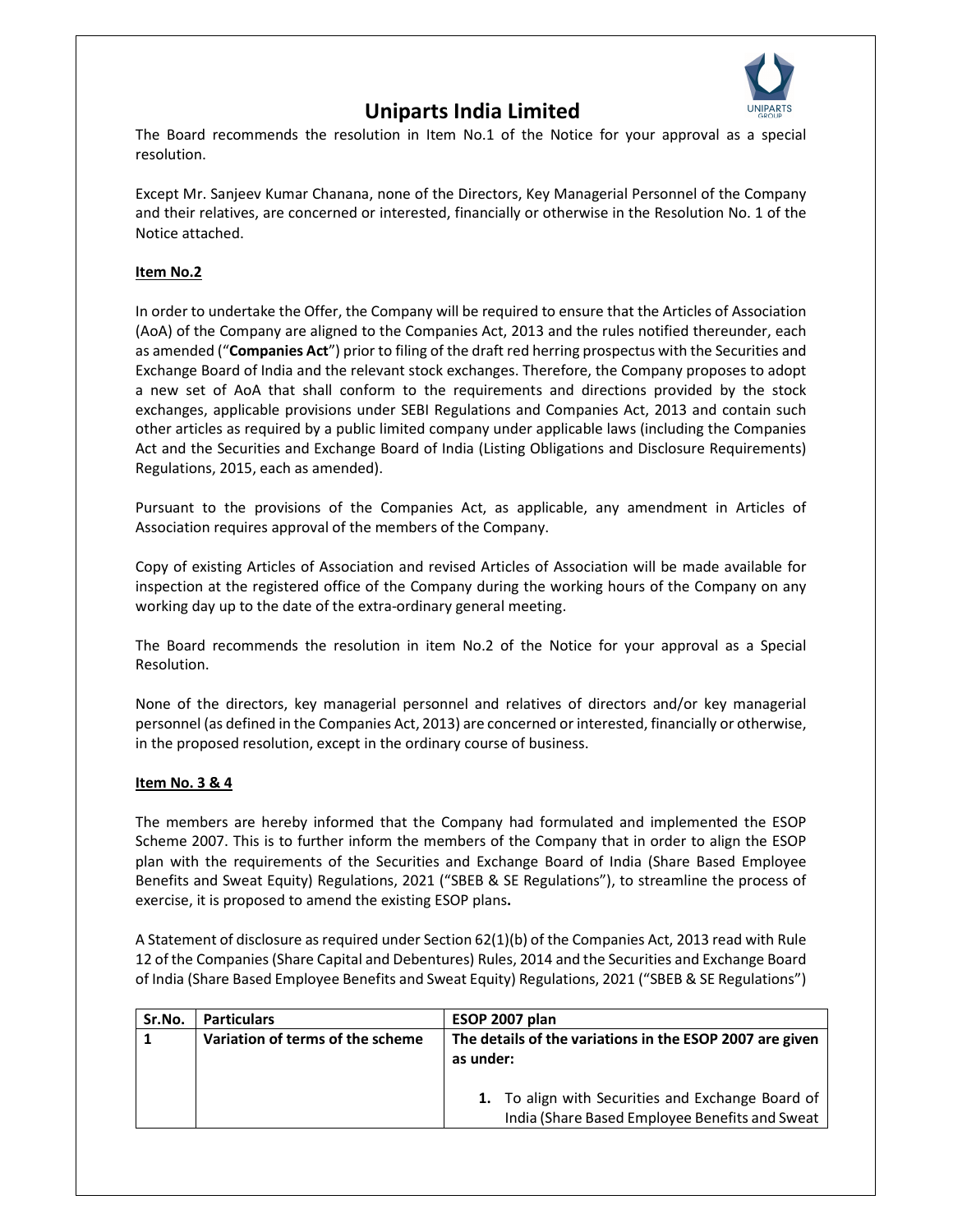

|                          |                                   | Equity) Regulations, 2021 ("SBEB & SE<br>Regulations"),  |  |  |
|--------------------------|-----------------------------------|----------------------------------------------------------|--|--|
|                          |                                   | 2. The process of exercise has been streamlined.         |  |  |
|                          |                                   | Further amended and modified ESOP 2007 placed            |  |  |
|                          |                                   | before meeting.                                          |  |  |
| $\overline{\phantom{a}}$ | Rationale of the variation of the | In order to incentivize employees to contribute to the   |  |  |
|                          | scheme                            | growth of the Company it is desirable to amend certain   |  |  |
|                          |                                   | provisions of the ESOP 2007, the purpose of which is to  |  |  |
|                          |                                   | result in employees and former employees receiving the   |  |  |
|                          |                                   | appropriate benefits from the exercise of the stock      |  |  |
|                          |                                   | options and to align the same with SBEB & SE             |  |  |
|                          |                                   | Regulations.                                             |  |  |
| 3                        | Details of the employees who are  | The beneficiaries of such variation are the Employees as |  |  |
|                          | beneficiaries of such variation   | defined in the amended ESOP 2007.                        |  |  |

The Board recommends the resolutions in Item No.3 & 4 of the Notice for your approval as special resolutions.

None of the directors, key managerial personnel, of the Company, or the relatives of the aforementioned persons are interested, financially or otherwise, in the said resolution except to the extent of shareholding interest in the Company.

#### **Item No. 5**

On 17th October, 2019, the Ministry of Finance issued Foreign Exchange Management (Non-Debt Instruments) Rules, 2019 (hereinafter referred to as 'NDI Rules') in supersession of Foreign Exchange Management (Transfer or Issue of Securities by Persons Resident Outside India) Regulations, 2017 ('TISPRO'). Schedule II to the NDI Rules prescribes the permissible limit of investment by Foreign Portfolio Investors ('FPI'), individually and in aggregate, in an Indian company.

Foreign Institutional Investors (FIIs), Non-Resident Indians (NRIs), and Persons of Indian Origin (PIOs) are allowed to invest in the primary and secondary capital markets in India through the portfolio investment scheme (PIS). Under this scheme, FIIs/NRIs can acquire shares of Indian companies through the stock exchanges in India. The ceiling for overall investment for FIIs is 24 % of the paid up capital of the Indian company and 10% for NRIs/PIOs. The ceiling of 24% for FII investment can be raised up to sectoral cap/statutory ceiling, subject to the approval of the board and members of the company passing a special resolution to that effect and the ceiling of 10 % for NRIs/PIOs can be raised to 100% subject to the approval of members of the company passing a resolution to that effect.

In relation to the proposed Offer, your Board proposes to increase the aggregate limit of investment by non-resident Indians in the Company to 100% of the paid-up equity share capital. This would allow NRIs to acquire to a greater extent to the equity shares proposed to be offered in the Offer and also allow effective post-listing trading in the Equity Shares by non-resident Indians.

The Board recommends the resolutions in Item No.7 of the Notice for your approval as a special resolution.

None of the Directors, key managerial personnel and relatives of Directors and/or key managerial personnel (as defined in the Companies Act, 2013) are concerned or interested, financially or otherwise, in the proposed resolution, except to the extent of shareholding interest in the Company.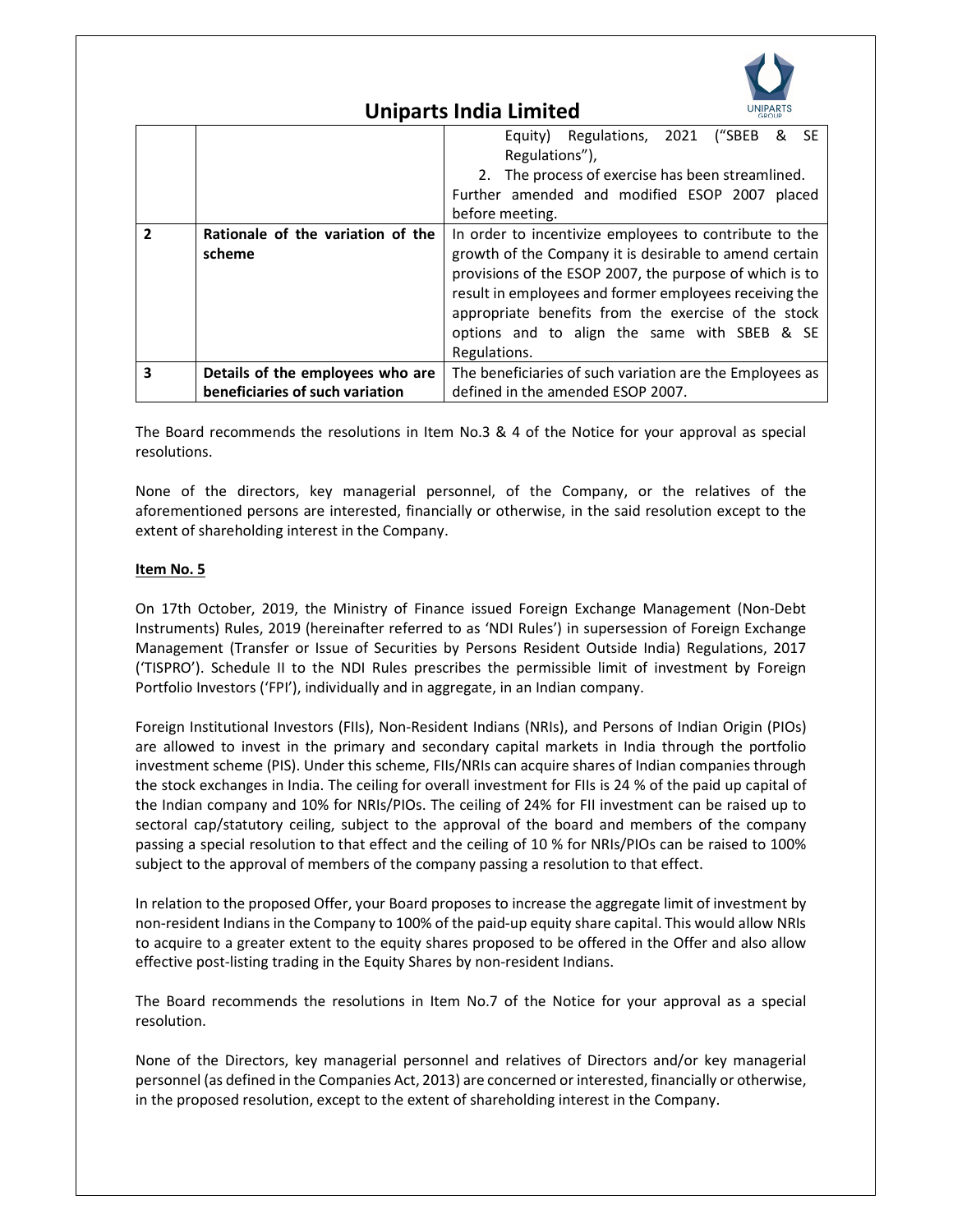

#### **Item No.6**

Keeping in view the Uniparts group's existing and future financial requirements to support its business operations, the Company may need additional funds. For this purpose, the Company may, from time to time, raise finance from various Banks and/or Financial Institutions and/ or any other lending institutions and/or Bodies Corporate and/or such other persons/ individuals as may be considered fit, which, together with the monies already borrowed by the Company (apart from temporary loans obtained from the Company's bankers in the ordinary course of business) may exceed the aggregate of the paid-up capital and free reserves and security premium of the Company. Hence it is proposed to increase the maximum borrowing limit does not exceed a sum of Rs. 750 crores (Rupees Seven Hundred and Fifty Crores only) for the Company alone and Rs. 1500 crores (Rupees Fifteen Hundred Crores only) for the Company and its subsidiary companies taken together at any time

Pursuant to Section 180(1)(c) of the Companies Act, 2013, the Board of Directors cannot borrow more than the aggregate amount of the paid-up capital of the Company and its free reserves at any one time except with the consent of the members of the Company in a general meeting. In order to facilitate securing the borrowing made by the Company, it would be necessary to create charge on the assets or whole or part of the undertaking of the Company, which shall exceed a sum of Rs. 750 crores (Rupees Seven Hundred and Fifty Crores only) for the Company alone and Rs. 1500 crores (Rupees Fifteen Hundred Crores only) for the Company and its subsidiary companies taken together at any time

Further, Section 180(1)(a) of the Companies Act, 2013 provides for the power to sell, lease or otherwise dispose of the whole or substantially the whole of the undertaking of the Company subject to the approval of members in the General Meeting, which authorisation is also proposed to be increased accordingly.

Hence, the Special Resolution at Item No.8 of the Notice is being proposed, since the same exceeds the limits provided under Section 180(1)(a) & 180(1)(c) of the Act.

The Board recommends the resolution in Item No.8 of the Notice for your approval as a special resolution.

None of the Directors, key managerial personnel and relatives of Directors and/or key managerial personnel (as defined in the Companies Act, 2013) are concerned or interested, financially or otherwise, in the proposed resolution.

#### **Item No. 7**

The Members of the Company at the  $26<sup>th</sup>$  Annual General Meeting held on September 30, 2021 ("26<sup>th</sup> AGM") had re-appointed Mr. Gurdeep Soni as the Chairman & Managing Director of the Company effective from April 01, 2021 for a period of three years up to March 31, 2024.

Currently Mr. Gurdeep Soni is not drawing any remuneration as CMD from the Company, he is drawing remuneration from Gripwel Fasteners Private Limited, a wholly owned subsidiary of the Company. The resolution is proposed to allow the Company to pay the remuneration for the remaining period of his tenure from  $1<sup>st</sup>$  April 2022 to  $31<sup>st</sup>$  March 2024, provided the maximum remuneration payable to him shall not exceed Rs. 5 Crore or 2.5% of the net profits of the Company as calculated in accordance with the provisions of Section 198 of the Companies Act, 2013, whichever is higher. The Company will be issuing Appointment Letter to Mr. Gurdeep Soni as approved by the Board from time to time with in the overall limit as approved by the Members.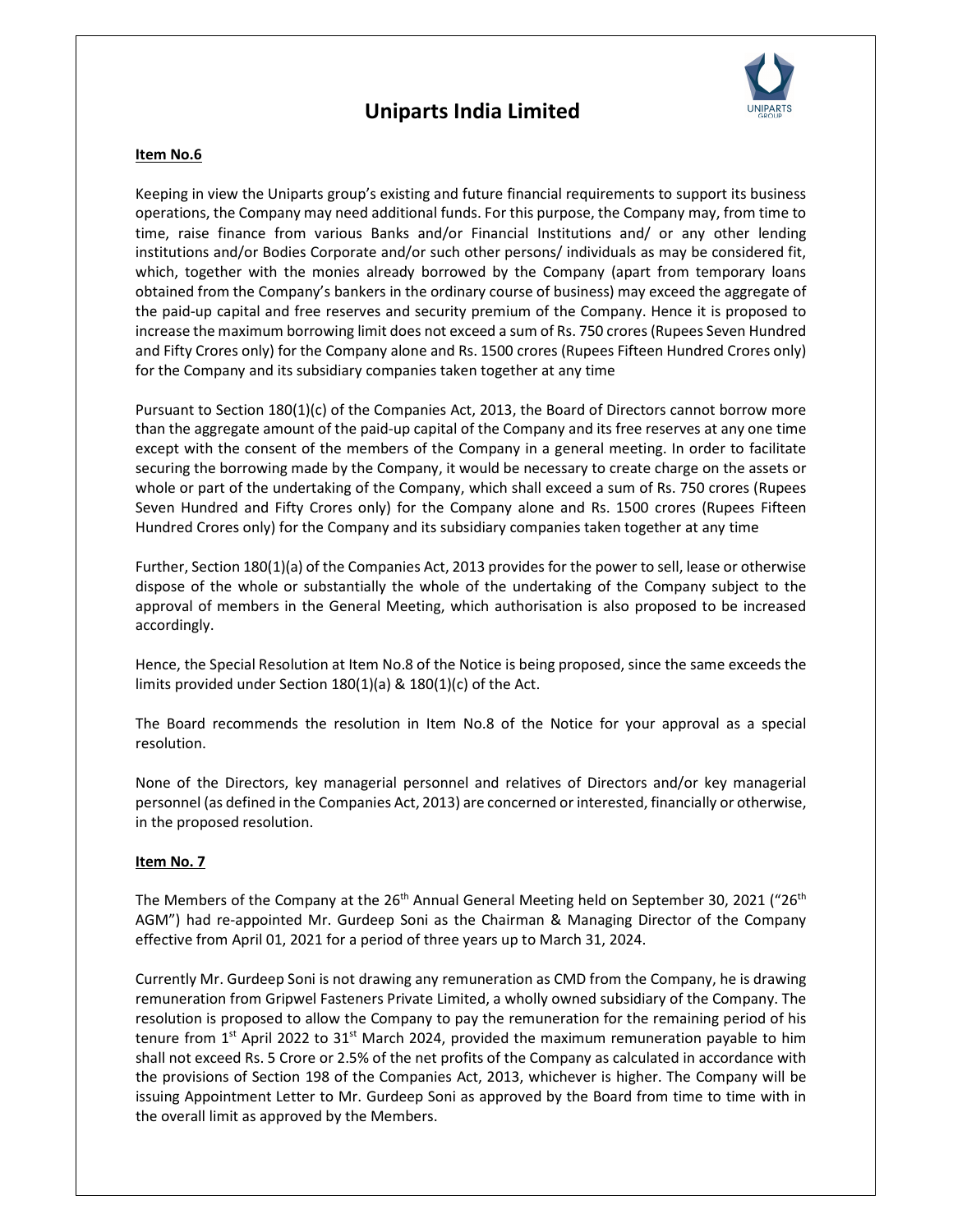

Pursuant to the provisions of Section 196, 197 and 198 of the Companies Act, 2013 read with Schedule V of the Companies Act 2013, a company having inadequate / no profits, may subject to certain conditions including the passing of a special resolution by its members, pay such remuneration to its managerial personnel as may be decided by the Board of Directors on the recommendation of Nomination and Remuneration Committee. Hence, in the event of inadequacy of net profits calculated as per Section 198 of the Companies Act, 2013 in any financial year(s), Mr. Gurdeep Soni shall be entitled to a minimum remuneration as proposed in the Resolution No. 7

Statement as required under Section II, Part II of the Schedule V of the Companies Act, 2013 with reference to Special Resolution at Item No. 7 is annexed along with Resolutions at Item No. 9 below.

Pursuant to the recommendations of Nomination and Remuneration Committee, the Board recommends the Resolution in Item No. 7 of the Notice for your approval as a special resolution.

Except Mr. Gurdeep Soni, himself and Mr. Paramjit Singh Soni, who is the brother of Mr. Gurdeep Soni, none of the Directors, Key Managerial Personnel of the Company and their relatives, are concerned or interested, financially or otherwise in the above Resolution.

#### **Item No. 8 & 9**

Pursuant to the provisions of Section 196, 197,198 and 203 of the Companies Act, 2013 (the Act) read with Schedule V to the Act, it is proposed to appoint Mr. Paramjit Singh Soni as an Executive Director designated as Vice Chairman of the Company, liable to retire by rotation, for a period of five years with effect from April 01, 2022 to March 31, 2027. Mr. Paramjit Singh Soni, is presently drawing remuneration from Uniparts USA Limited, a wholly owned subsidiary of the Company and not drawing any remuneration from the Company.

The resolution is proposed to allow the Company to pay the remuneration to Mr. Paramjit Singh Soni as an Executive Director- Vice Chairman of the Company, for a period of three years from April 01, 2022 to March 31, 2025, provided the maximum remuneration payable to him shall not exceed Rs. 5 Crore or 2.5% of the net profits of the Company as calculated in accordance with the provisions of Section 198 of the Companies Act, 2013, whichever is higher.

A company having inadequate / no profits, may subject to certain conditions including the passing of a special resolution by its members, pay such remuneration to its managerial personnel as may be decided by the Board of Directors on the recommendation of Nomination and Remuneration Committee. Hence, in the event of inadequacy of net profits calculated as per Section 198 of the Companies Act, 2013 in any financial year(s), Mr. Paramjit Singh Soni shall be entitled to a minimum remuneration as proposed in the resolution no.9. The Company will be issuing Appointment Letter to Mr. Paramjit Singh Soni as approved by the Board from time to time with in the overall limit as approved by the Members.

Statement as required under Section II, Part II of the Schedule V of the Companies Act, 2013 with reference to Special Resolution at Item No. 7 and 9 is annexed hereto.

Pursuant to the recommendations of Nomination and Remuneration Committee, the Board recommends the resolutions in Item No. 8 and 9 of the Notice for your approval as a special resolution.

Except Mr. Paramjit Singh Soni, himself and Mr. Gurdeep Soni, who is the brother of Mr. Paramjit Singh Soni, none of the Directors, Key Managerial Personnel of the Company and their relatives, are concerned or interested, financially or otherwise, in the above Resolutions.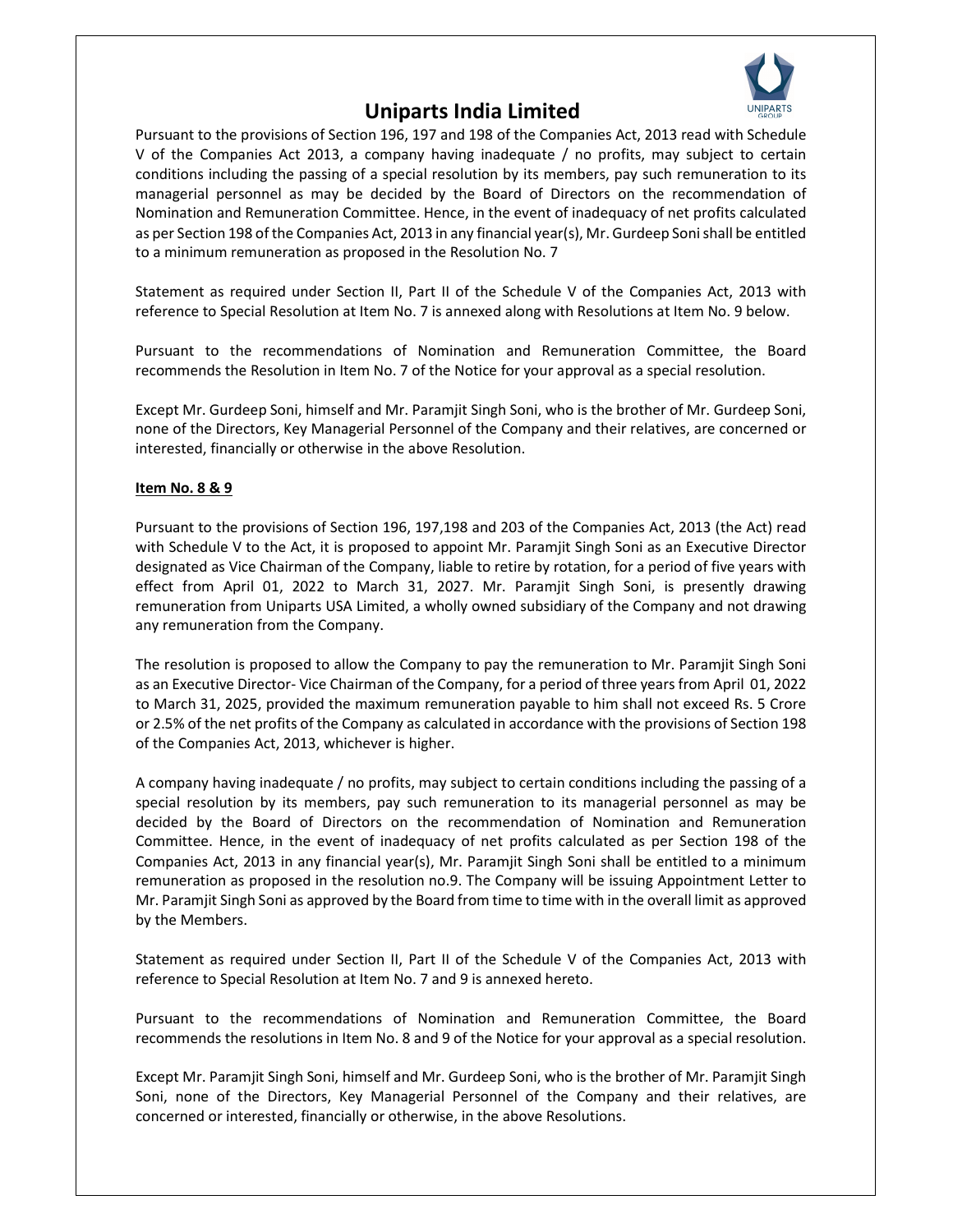

### **Statement containing additional information as required in Schedule V of the Companies Act, 2013 for item No. 7 and 9 is detailed as below.**

I General Information:

|    |                                                                                                                                                                                       | Mr. Gurdeep Soni                                                                                                                                                                                                                                                                                                                                                                                                                                                                                                                                                                                                                 | Mr. Paramjit Singh Soni |
|----|---------------------------------------------------------------------------------------------------------------------------------------------------------------------------------------|----------------------------------------------------------------------------------------------------------------------------------------------------------------------------------------------------------------------------------------------------------------------------------------------------------------------------------------------------------------------------------------------------------------------------------------------------------------------------------------------------------------------------------------------------------------------------------------------------------------------------------|-------------------------|
| 1. | Nature of industry:                                                                                                                                                                   | A global manufacturer of engineered systems and solutions and are one of<br>the leading suppliers of systems and components for the off-highway<br>market in the agriculture and construction, forestry and mining and<br>aftermarket sectors. The Company is a concept-to-supply player for<br>precision products for off-highway vehicles with presence across the value<br>chain. Our product portfolio includes core product verticals of 3-point<br>linkage systems and precision machined parts as well as adjacent product<br>verticals of power take off, fabrications and hydraulic cylinders or<br>components thereof. |                         |
| 2. | Date or expected date of<br>οf<br>commencement<br>commercial production:                                                                                                              | Existing Company in operation since September 26, 1994                                                                                                                                                                                                                                                                                                                                                                                                                                                                                                                                                                           |                         |
| 3. | In case of new companies,<br>of<br>expected<br>date<br>οf<br>commencement<br>activities as per project<br>financial<br>by<br>approved<br>institutions appearing in<br>the prospectus: | Not Applicable                                                                                                                                                                                                                                                                                                                                                                                                                                                                                                                                                                                                                   |                         |
| 4. | Financial<br>performance<br>based on given indicators:                                                                                                                                | In the financial year 2020-2021, the Company made a turnover of INR.<br>6047.38 Million and Profit After Tax of INR. 433.95 Million.                                                                                                                                                                                                                                                                                                                                                                                                                                                                                             |                         |
| 5. | Foreign<br>Investments<br>or<br>collaborations, if any.                                                                                                                               | Ashoka Investment Holdings Limited holds 15.91% and Ambadevi<br>Mauritius Holding Limited holds 4.77%. The Company does not have any<br>collaborations.                                                                                                                                                                                                                                                                                                                                                                                                                                                                          |                         |

II. Information about the appointee:

| 1. | <b>Background details</b> | Gurdeep Soni, Chairman and     | Mr. Paramjit Singh Soni is an Executive |
|----|---------------------------|--------------------------------|-----------------------------------------|
|    |                           | Director of the<br>Managing    | Director of the Company and has been    |
|    |                           | and has been<br>Company        | associated with the Company since its   |
|    |                           | associated with the Company    | incorporation. Mr. Paramjit Singh Soni  |
|    |                           | since its incorporation, was   | was appointed as Director of the        |
|    |                           | appointed as a Director of the | Company on September 26, 1994. He       |
|    |                           | Company on September 26,       | holds a bachelor's degree in commerce   |
|    |                           | 1994. Gurdeep Soni, He holds   | from the University of Delhi. He has    |
|    |                           | mater<br>degree<br>in<br>a     | over 39 years of work experience        |
|    |                           | Management studies from the    | including experience in different roles |
|    |                           | Birla Institute of Technology  | within the Uniparts Group. Mr.          |
|    |                           | and Science, Pilani. Gurdeep   | Paramjit Singh Soni is responsible for  |
|    |                           | Soni has 42 years of work      | the OEM business of the Uniparts        |
|    |                           | experience<br>including        | Group and also actively involved in the |
|    |                           | experience in different roles  | formulation of corporate strategy,      |
|    |                           | within the Uniparts Group.     | planning and concentrate<br>the<br>on   |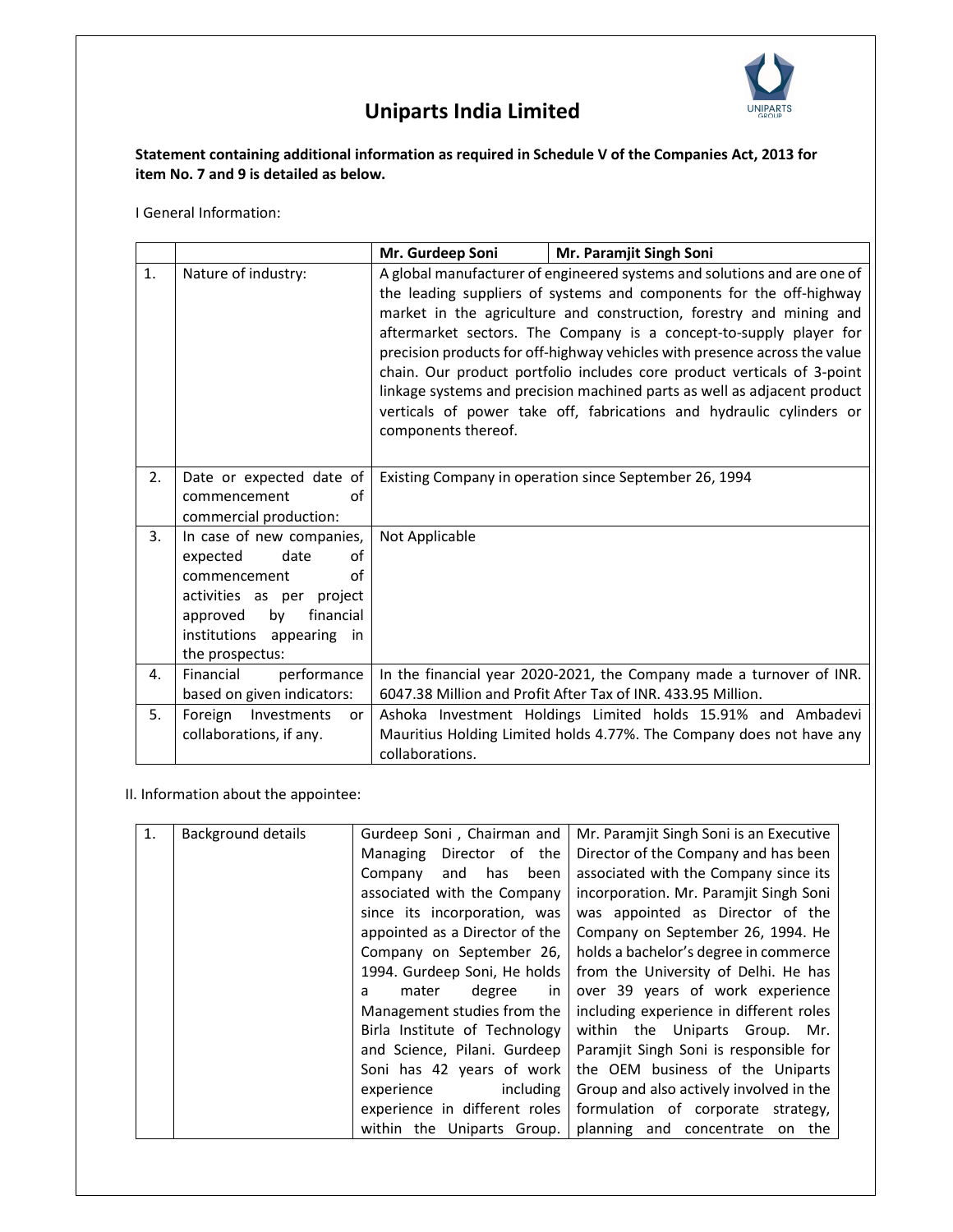

|                  | <b>Uniparts India Limited</b><br><b>UNIPARTS</b>                                                                                                    |                                                                                                                                                                                                                                                                                                                                                                                                                       |                                                                                                                                                                                                                                                                                                                                                                                                                                                                                                                                                                                                                                                             |
|------------------|-----------------------------------------------------------------------------------------------------------------------------------------------------|-----------------------------------------------------------------------------------------------------------------------------------------------------------------------------------------------------------------------------------------------------------------------------------------------------------------------------------------------------------------------------------------------------------------------|-------------------------------------------------------------------------------------------------------------------------------------------------------------------------------------------------------------------------------------------------------------------------------------------------------------------------------------------------------------------------------------------------------------------------------------------------------------------------------------------------------------------------------------------------------------------------------------------------------------------------------------------------------------|
|                  |                                                                                                                                                     | Gurdeep Soni have<br>been<br>actively involved in the day-to-<br>day<br>operations<br>οf<br>the<br>Company and is responsible<br>for the after-market business<br>of Uniparts Group.                                                                                                                                                                                                                                  | inorganic growth and diversification<br>plans of Uniparts Group                                                                                                                                                                                                                                                                                                                                                                                                                                                                                                                                                                                             |
| 2.               | Past remuneration                                                                                                                                   | Nil                                                                                                                                                                                                                                                                                                                                                                                                                   | Nil.                                                                                                                                                                                                                                                                                                                                                                                                                                                                                                                                                                                                                                                        |
| 3.               | Recognition or awards                                                                                                                               | Nil                                                                                                                                                                                                                                                                                                                                                                                                                   | Nil                                                                                                                                                                                                                                                                                                                                                                                                                                                                                                                                                                                                                                                         |
| $\overline{4}$ . | Job profile<br>and<br>his<br>suitability                                                                                                            | Mr. Gurdeep Soni is entrusted<br>with substantial powers of the<br>management<br>and<br>is<br>responsible for the general<br>conduct and management of<br>the business and affairs of the<br>Company, subject to<br>the<br>superintendence, control and<br>supervision of the Board of<br>Directors of the Company. Mr.<br>Gurdeep Soni has extensive<br>after-market<br>experience<br>business of the Uniparts Group | Mr. Paramjit Singh Soni is entrusted<br>with substantial powers of the<br>management and is responsible for the<br>general conduct and management of<br>the business and<br>affairs of the<br>the<br>Company,<br>subject<br>to<br>superintendence,<br>control<br>and<br>supervision of the Board of Directors of<br>the Company. Mr. Paramjit Singh Soni<br>has extensive experience in strategy<br>and initiatives that have global and<br>cross business impact which includes<br>formulation<br>sustainability,<br>of<br>planning<br>corporate strategy,<br>and<br>concentrate on the inorganic growth<br>and diversification plans of Uniparts<br>Group |
| 5.               | Remuneration proposed                                                                                                                               | Maximum<br>remuneration<br>payable to him shall not<br>exceed Rs. 5 Crore or 2.5% of<br>the net profits of the Company<br>as calculated in accordance<br>with the provisions of Section<br>198 of the Companies Act,<br>2013, whichever is higher.                                                                                                                                                                    | Maximum remuneration payable to<br>him shall not exceed Rs. 5 Crore or<br>2.5% of the net profits of the Company<br>as calculated in accordance with the<br>provisions of Section 198 of the<br>Companies Act, 2013, whichever is<br>higher.                                                                                                                                                                                                                                                                                                                                                                                                                |
| 6.               | Comparative<br>remuneration<br>profile<br>with respect to industry,<br>size of the company,<br>profile of the position<br>and person:               | The remuneration proposed to<br>Gurdeep<br>Mr.<br>Soni<br>is<br>comparable to that drawn by<br>the peers in the similar<br>capacity in the industry and is<br>commensurate with the size of<br>the Company and diverse<br>nature of its business.                                                                                                                                                                     | The remuneration proposed to Mr.<br>Paramjit Singh Soni is comparable to<br>that drawn by the peers in the similar<br>capacity in the industry and is<br>commensurate with the size of the<br>Company and diverse nature of its<br>business.                                                                                                                                                                                                                                                                                                                                                                                                                |
| 7.               | Pecuniary<br>relationship<br>directly or indirectly with<br>Company<br>the<br>or<br>relationship<br>with<br>the<br>managerial personnel, if<br>any: | Except Mr. Paramjit Singh Soni<br>who is the brother of Mr.<br>Gurdeep Soni none of the<br><b>Directors</b><br>other<br>and<br>Key<br>Managerial Personnel of the<br>Company have any pecuniary<br>relationship                                                                                                                                                                                                       | Except Mr. Gurdeep Soni who is the<br>brother of Mr. Paramjit Singh Soni,<br>none of the Directors, Key Managerial<br>Personnel of the Company and their<br>relatives, are concerned or interested<br>in the above Resolution.                                                                                                                                                                                                                                                                                                                                                                                                                              |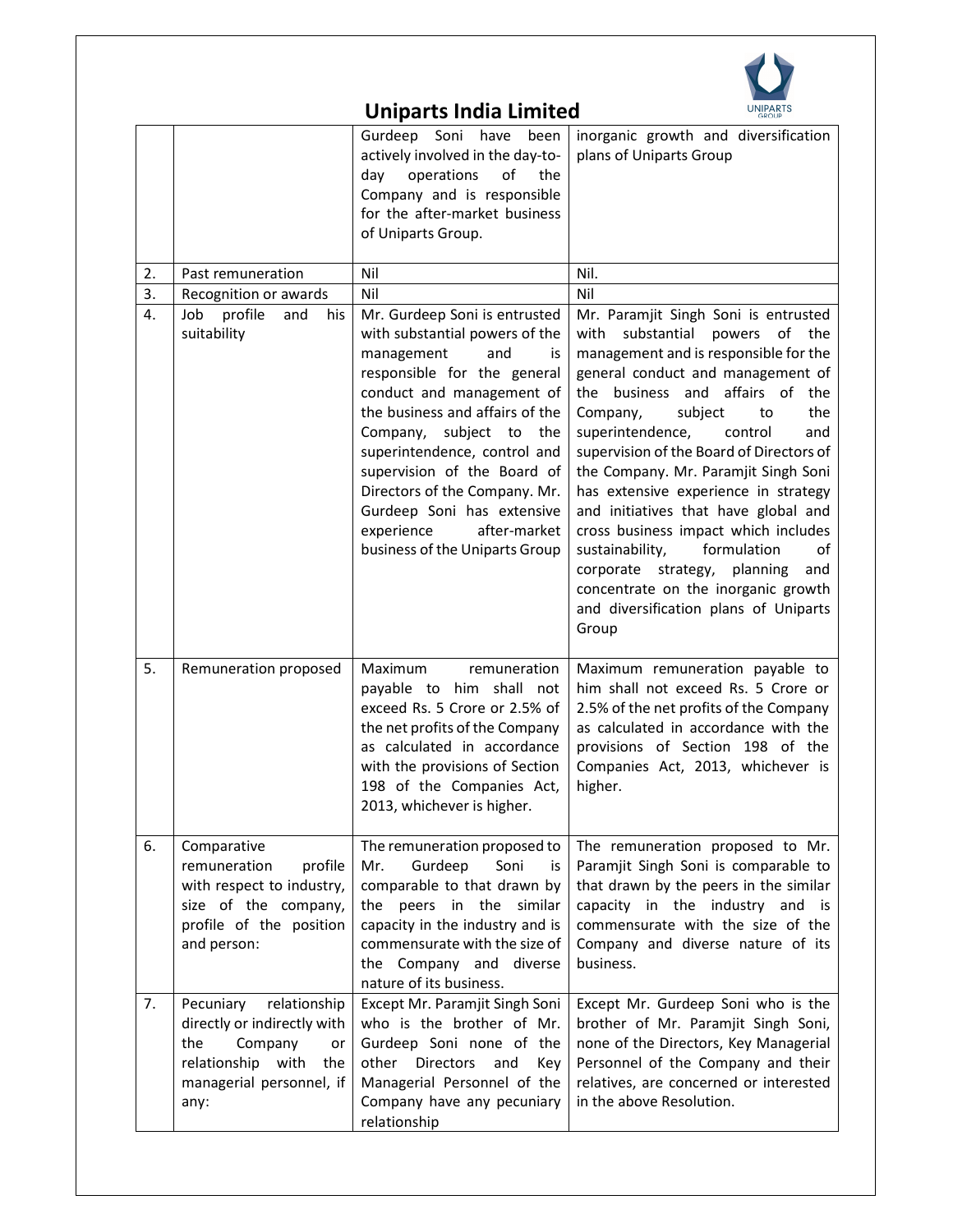

III. Other Information:

| 1. | Reasons<br>loss<br>or<br>nt.<br>inadequate profits                            | The Company has adequate profits however in future if the profits may<br>be inadequate, the Company proposes to pay Mr. Gurdeep Soni and Mr.<br>Paramjit Singh Soni, the remuneration as mentioned above as minimum<br>remuneration which may exceed the limits prescribed. Hence this<br>proposal under applicable provisions of Schedule V. |  |
|----|-------------------------------------------------------------------------------|-----------------------------------------------------------------------------------------------------------------------------------------------------------------------------------------------------------------------------------------------------------------------------------------------------------------------------------------------|--|
| 2. | Steps taken or proposed<br>taken<br>for<br>to<br>be<br>improvement            | The Company has taken significant steps to reduce costs in line with the<br>projected sales given the COVID impact. 2020/2021 Q3 results showed<br>considerable recovery in demand and business results.                                                                                                                                      |  |
| 3. | Expected<br>increase<br>in<br>productivity and profits<br>in measurable terms | During 2020-2021 Q3 results showed considerable recovery in demand<br>and business results. Q4 is expected to show further progressive<br>recovery of demand and underlying business results.                                                                                                                                                 |  |

### **Additional information of Director seeking appointment as required under Regulation 36(3) of SEBI (LODR) Regulation, 2015 and applicable Secretarial Standard :**

| <b>Name of Directors</b>                                                                                         | Mr. Gurdeep Soni                                                                                                                                                                                                                                                                                                                                                               | Mr. Paramjit Singh Soni,                                                                                                                                                                                                                                              |
|------------------------------------------------------------------------------------------------------------------|--------------------------------------------------------------------------------------------------------------------------------------------------------------------------------------------------------------------------------------------------------------------------------------------------------------------------------------------------------------------------------|-----------------------------------------------------------------------------------------------------------------------------------------------------------------------------------------------------------------------------------------------------------------------|
| Date of Birth (age)                                                                                              | March 18, 1955                                                                                                                                                                                                                                                                                                                                                                 | October 9, 1960                                                                                                                                                                                                                                                       |
| <b>Date of Appointment</b>                                                                                       | September 26, 1994                                                                                                                                                                                                                                                                                                                                                             | September 26, 1994                                                                                                                                                                                                                                                    |
| <b>Qualifications</b>                                                                                            | Master's<br>degree<br>in<br>management studies from the<br>Birla Institute of Technology<br>and Science, Pilani                                                                                                                                                                                                                                                                | Bachelor's degree in commerce from<br>the University of Delhi                                                                                                                                                                                                         |
| <b>Relationship between Directors</b>                                                                            | Mr. Paramjit Singh Soni is                                                                                                                                                                                                                                                                                                                                                     | Mr. Gurdeep Soni is his Brother of Mr.                                                                                                                                                                                                                                |
| inter-se                                                                                                         | Brother of Mr. Gurdeep Soni                                                                                                                                                                                                                                                                                                                                                    | Paramjit Singh Soni                                                                                                                                                                                                                                                   |
| Expertise in specific functional<br>area                                                                         | Mr.<br>Gurdeep<br>Soni<br>has<br>after-<br>extensive experience<br>of<br>market<br>business<br>the<br><b>Uniparts Group</b>                                                                                                                                                                                                                                                    | Mr. Paramjit Singh Soni is responsible<br>for the OEM business of the Uniparts<br>Group and also actively involved in the<br>formulation of corporate strategy,<br>planning and concentrate on the<br>inorganic growth and diversification<br>plans of Uniparts Group |
| Directorships held in other<br><b>Public Companies (excluding</b><br>Foreign, Private and Section<br>(Companies) | 1. Amazing Estates Private<br>Limited<br>2. Bluebells Homes Private<br>Limited (formerly known<br>as Oilintec Private Limited)<br>3. G K P Farms Private<br>Limited<br>4. Gripwel Fasteners Private<br>Limited<br>5. SGA<br>Trading<br>Private<br>Limited<br>6. Silveroak Estate Private<br>Limited<br>7. SKG Engineering Private<br>Limited<br>Spirit<br>8. Sweaty<br>Apparel | Amazing Estates Private Limited<br>1.<br><b>GKP Farms Private Limited</b><br>2.<br>3.<br>Gripwel Fasteners Private Limited<br>SKG Engineering Private Limited<br>4.<br>Tima Trading Private Limited<br>5.                                                             |